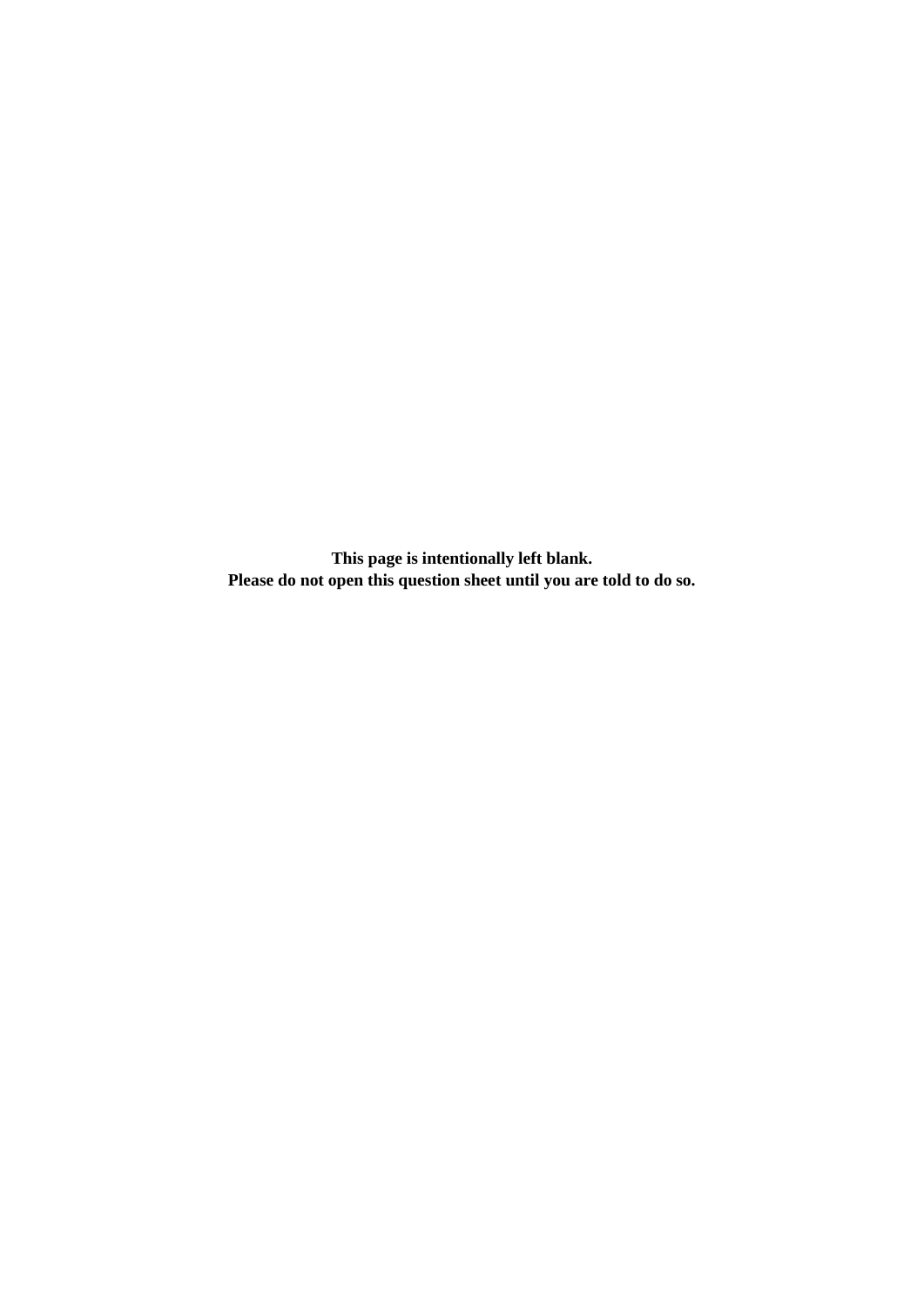#### **4810-1184 Algorithms for Information Security and Privacy 2018 – Final Examination**

# **Problem 1**

In this problem, we will try to find a relationship between the  $t$ -closeness anonymity scheme and the private PAC learning. Suppose that all possible sensitive information, which is annual salary in this problem, is {*i* millions:  $3 \le i \le 11$ }.

Question 1.1: Calculate the Earth Moving Distance for a group of two persons with salary 3 million and 6 million.

Suppose that your answer to Question 1.1 is  $t$ .

Question 1.2: Consider a group of two persons with the Earth Moving Distance no smaller than  $t$ . Discuss why the differences in salary between the two persons in the groups must be no larger than 3 million.

Consider the following type of queries from the machine learning algorithm:

$$
f_i(T) := \frac{1}{||T||} \left( \frac{(Salary\ of\ i) - 3}{8} \right)
$$

Question 1.3: Discuss why  $f_i(T)$  can be written in the form of  $\sum_{j \in T} f_i(j)$  where  $0 \le f_i(j) \le 1$ .

Suppose that we group all persons in our table to clusters with two persons. Each cluster must have the Earth Moving Distance no smaller than  $t$ . When the query from a machine learning algorithm is  $f_i$ , we will look at a cluster  $\{i, j\}$  which *i* belongs to. Then, we will give the machine learning algorithm the following information:

$$
f'_i(T) := \frac{1}{2||T||} \left( \frac{(salary \ of \ i) - 3}{8} + \frac{(salary \ of \ j) - 3}{8} \right)
$$

Question 1.4: Calculate the maximum value for  $|f_i'(T) - f_i(T)|$ 

Question 1.5: Discuss how we can use an SQ learning algorithm with all queries in the form of  $f_i(T)$ when the query answers is giving as  $f'_i(T)$ .

Question 1.6: In the t-closeness anonymity scheme, we require that the Earth Moving Distance at each cluster must be smaller than some value. Discuss why it is also important to require that the Earth Moving Distance must be larger than some value.